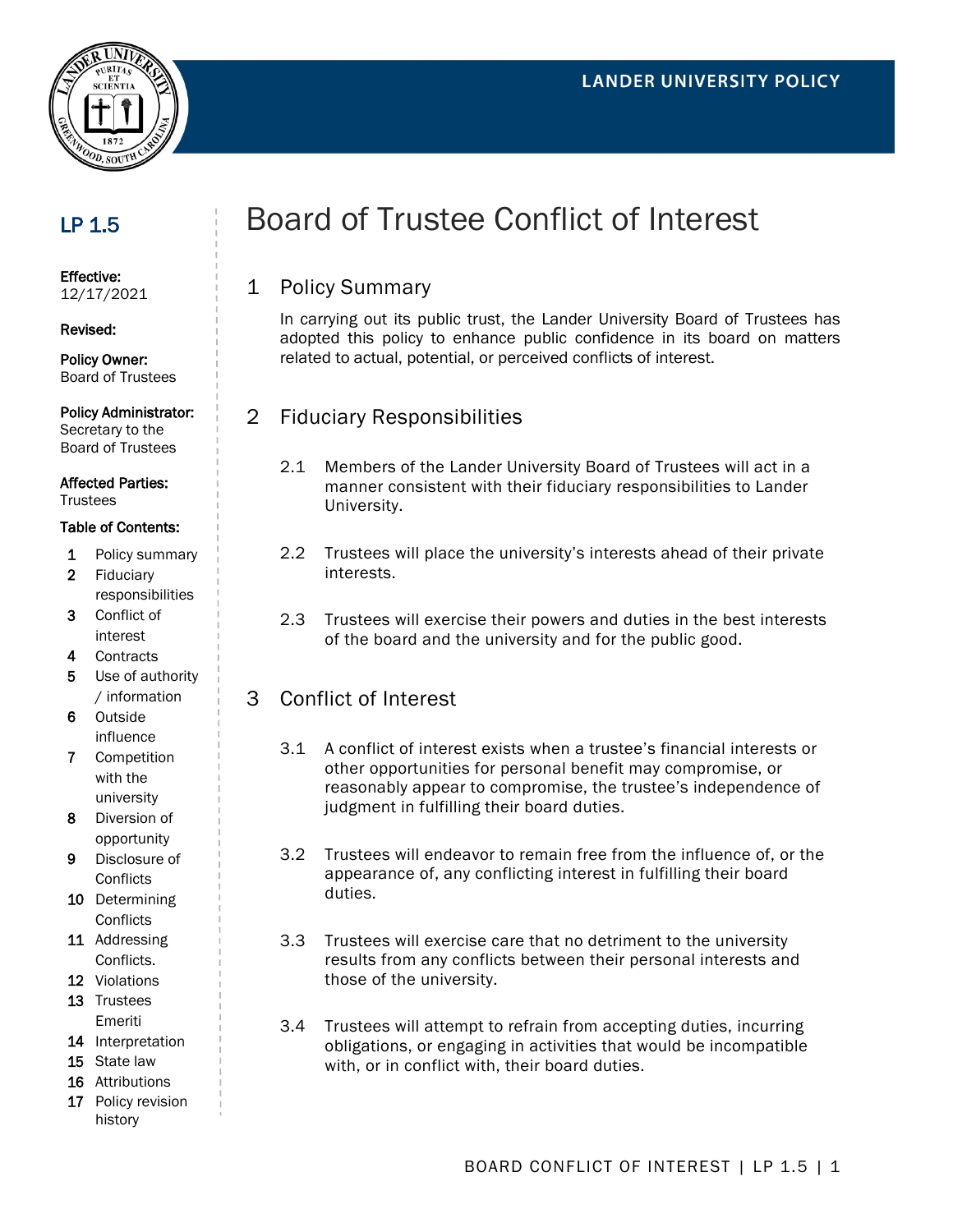### 4 Contracts

4.1 No trustee shall have a pecuniary interest, whether direct or indirect, in any contract with the university that would induce or have the potential to induce action on the part of the trustee to promote the contract for their own personal benefit.

#### 5 Use of Authority/Information

5.1 Trustees will not use their positions, or any privileges or information attendant to their offices, to obtain or provide others with a benefit that is inconsistent with the university's interests.

#### 6 Outside Influence

6.1 No trustee will solicit or accept any gift, loan, or other thing of value, or the promise thereof in the future, from anyone outside of the university that would tend to influence improperly the manner in which the trustee performs their duties.

#### 7 Competition with the University

7.1 No trustee will knowingly compete with the university for any property, asset, or opportunity that may be of interest to the university unless the university has been informed of the opportunity on a timely basis and has declined to act on it.

#### 8 Diversion of Opportunity

8.1 No trustee will divert to another individual or entity an opportunity that may be of interest to the university unless the university has been informed of the opportunity on a timely basis and has declined to act on it.

#### 9 Disclosure of Conflicts

- 9.1 If a trustee believes that they may have a conflict of interest or is notified of a report regarding possible non-compliance with this policy, the trustee shall promptly and fully disclose the conflict to the Executive Committee of the board of trustees and shall refrain from participating in any way in the matter to which the conflict relates until the conflict question has been resolved.
- 9.2 The board chair shall inform the secretary to the board, the president, and the general counsel of all conflict of interest questions that have been disclosed to the Executive Committee.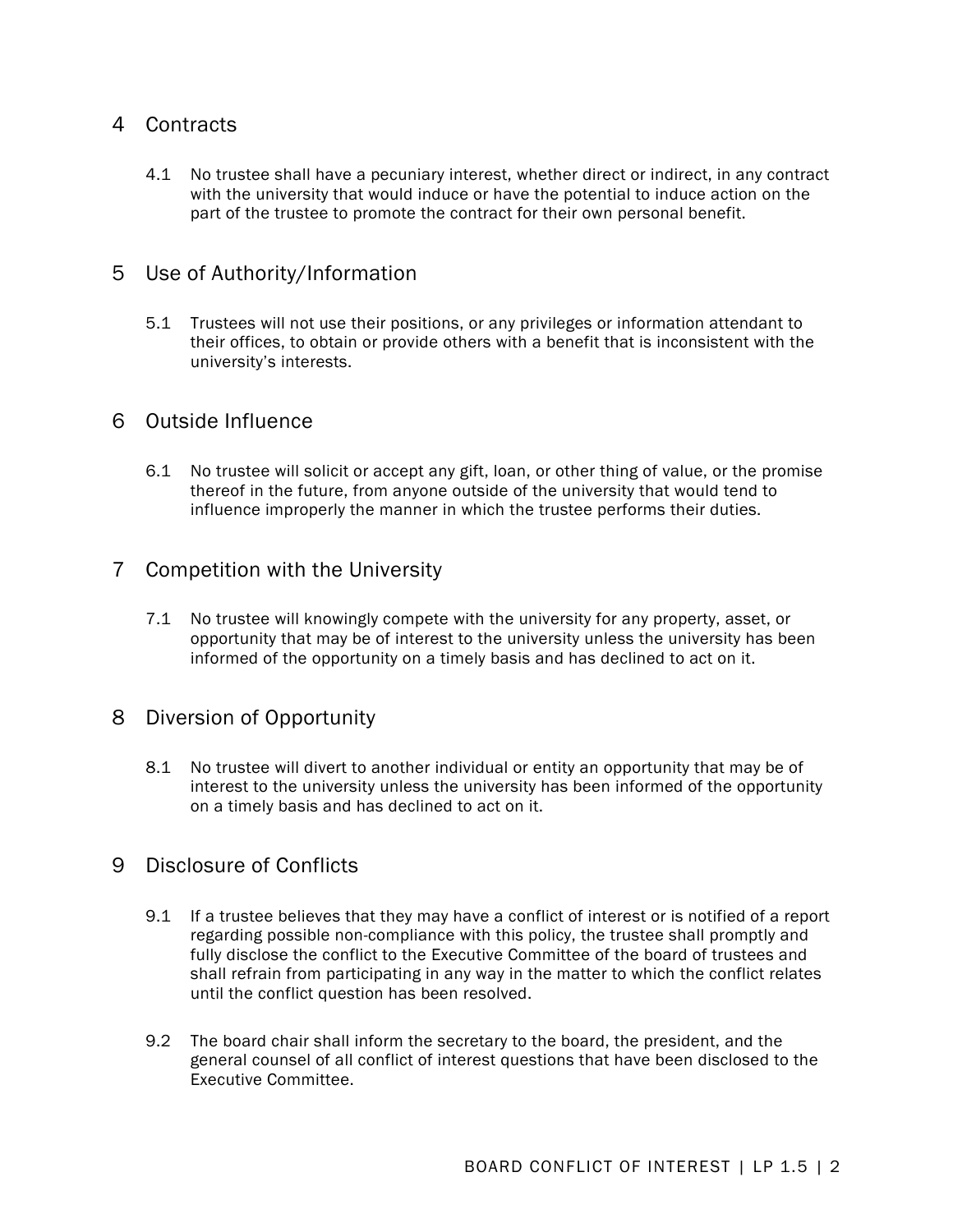- 9.3 Trustees must annually<sup>[1](#page-2-0)</sup> file a [statement of economic interest](https://ethics.sc.gov/statement-economic-interests)<sup>2</sup>.
- 9.4 Trustees shall be reminded annually by the secretary to the board of their obligation to submit, by Noon on March [3](#page-2-2)0 each year<sup>3</sup>, a statement of economic interest.<sup>[4](#page-2-3)</sup>

## 10 Determining Conflicts

10.1 The opinion of the general counsel of the university shall be final with regard to determining compliance with this policy.

#### 11 Addressing Conflicts.

- 11.1 If it is determined that a conflict of interest exists, the chair of the board, the university president, and the general counsel of the university shall work with the affected trustee to address the conflict and explore alternative arrangements that would eliminate or otherwise resolve the conflict.
- 11.2 If, after reasonable efforts, it is not possible to reach a mutually acceptable alternative arrangement, any transaction associated with the conflict shall be prohibited.

#### 12 Violations

12.1 If a trustee fails to disclose a conflict of interest as defined in this policy or a conflict is otherwise discovered after the fact, the matter shall be forwarded to the South Carolina Ethics Commission for review and corrective action.

### 13 Trustees Emeriti

13.1 This policy shall apply to trustees emeriti for a period of one year following the end of their term of office.

### 14 Interpretation

14.1 This policy is to be interpreted and applied in a manner that will best serve the interests of the university.

<span id="page-2-0"></span><sup>1</sup> SC Code of Laws 8-13-1110

<span id="page-2-1"></span><sup>&</sup>lt;sup>2</sup> SC State Ethics Commission general information and link to form:<https://ethics.sc.gov/statement-economic-interests> <sup>3</sup> SC Code of Laws Section 8-13-1140

<span id="page-2-3"></span><span id="page-2-2"></span><sup>5</sup> SC Code of Laws Section 59-135 Lander University:<https://www.scstatehouse.gov/code/t59c135.php>